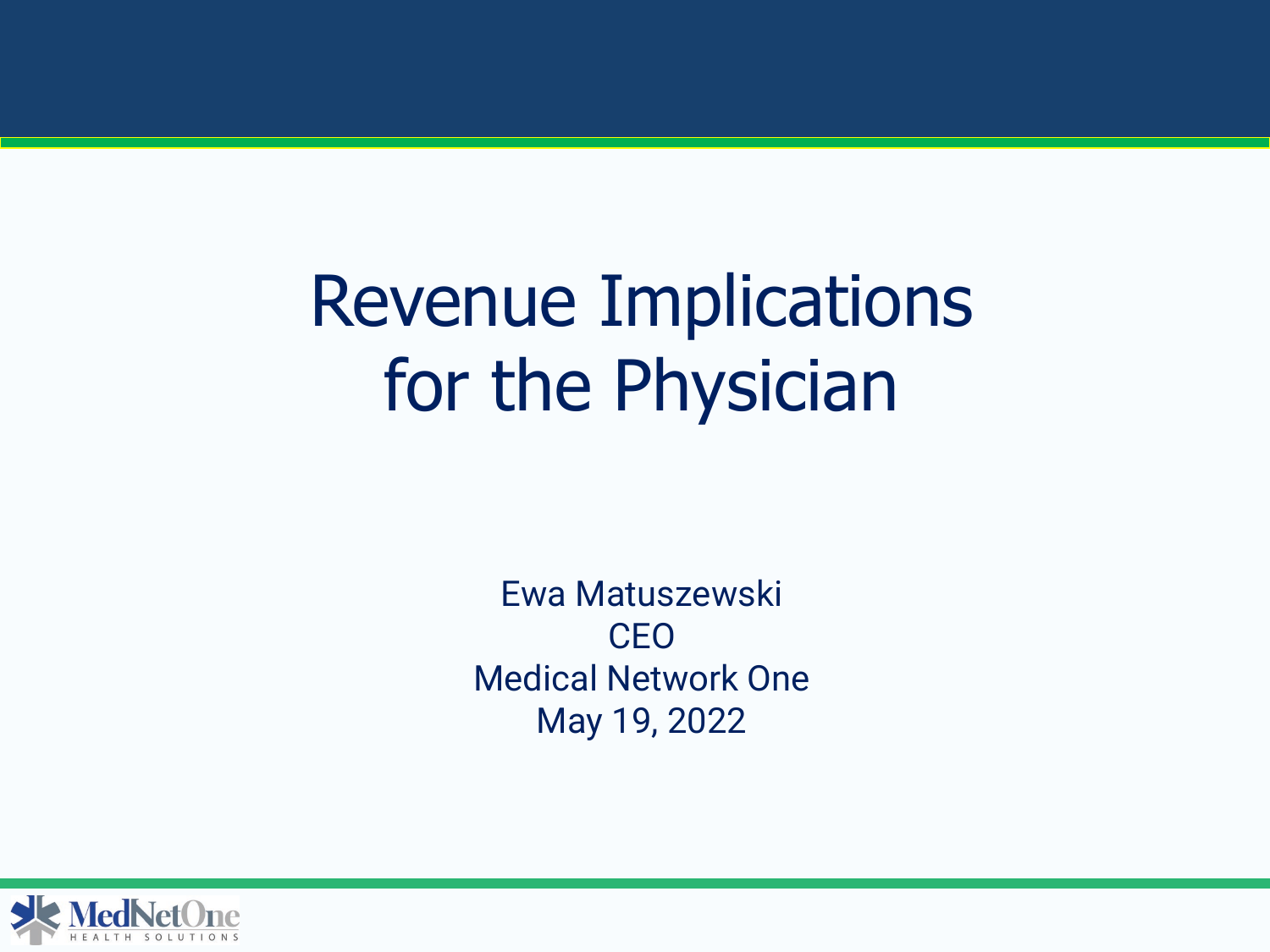#### I have no actual or potential conflict of interest in relation to this program or presentation.

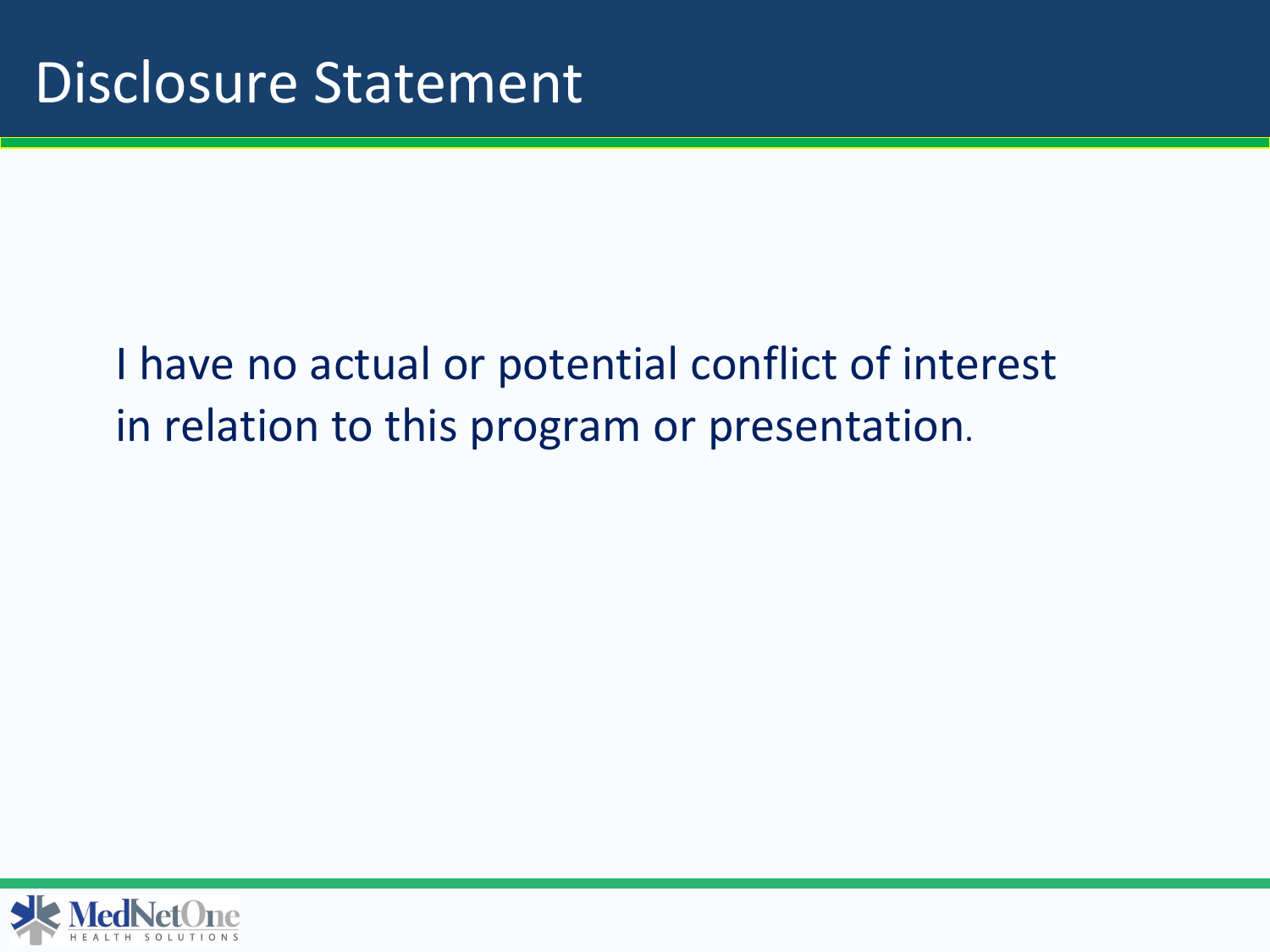#### Learning Objectives

- ◆ Describe the benefits of paring a coder with the physician and care team
- $\cdot$  Identify continuous quality improvement initiatives
- **Explain recent changes in the Evaluation and** Management Codes
- $\div$  Identify five billing tips to maximize profit

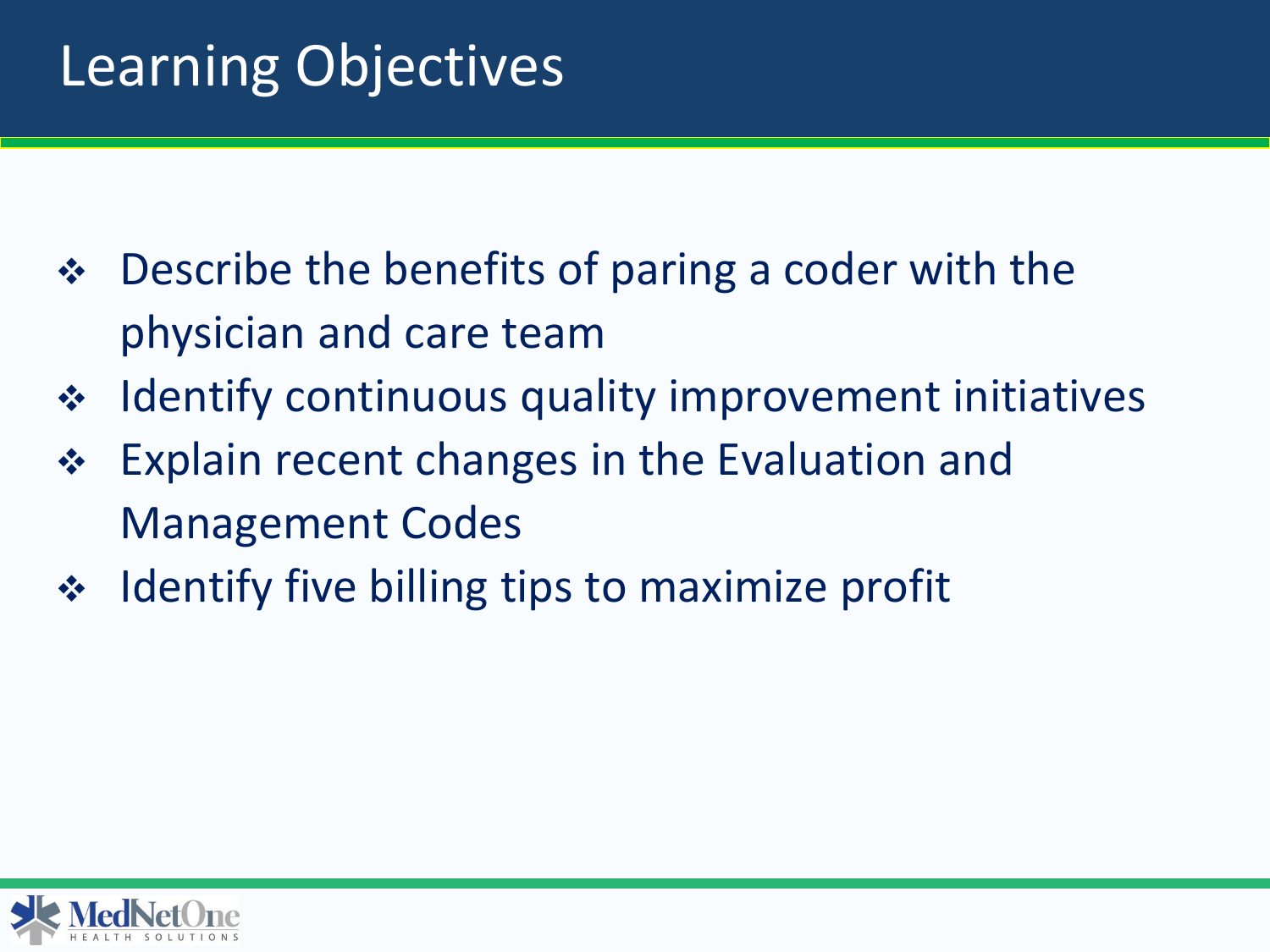## Foundation for Success: Michigan Physician Organizations

- ◆ Not a professional society
- Community of healthcare professionals
- **❖** Contracting entity
- ❖ Provide infrastructure
- **❖** Share knowledge and learning
- ❖ Identify, engage in and oversee financial opportunities

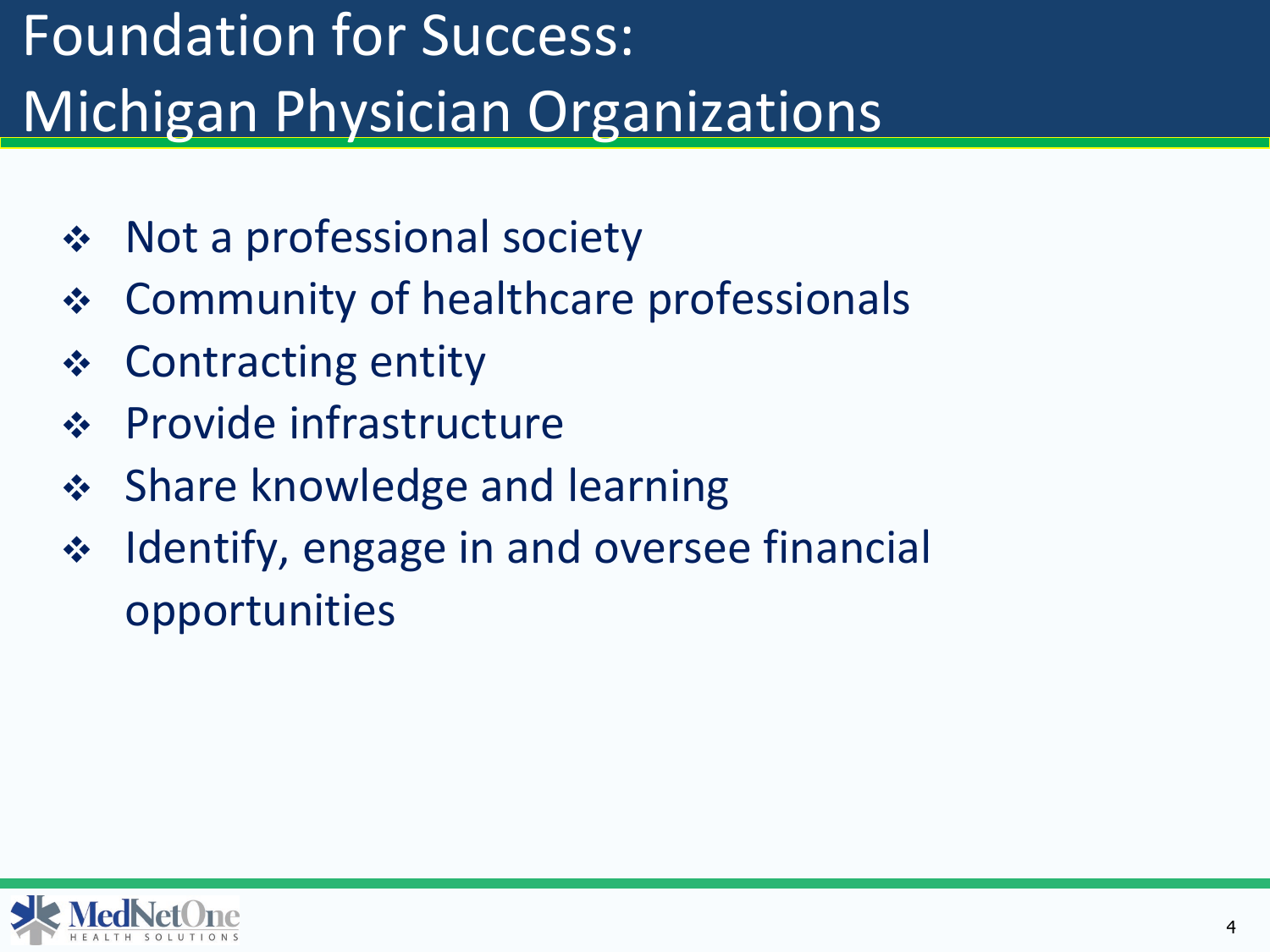#### Aligning with a Physicians Organization

- Pay for Performance
	- $\blacksquare$  HEDIS
	- **Stars**
- ◆ Patient Centered Medical Home Recognition or **Designation** 
	- **EXALGO COLLACTE COLLACTE COLLACTE COLLACTE COLLACTE COLLACTE**
	- **Earth Collaborative Care Model**
	- **Social Determinants of Health**
- ❖ New relationships and new opportunities

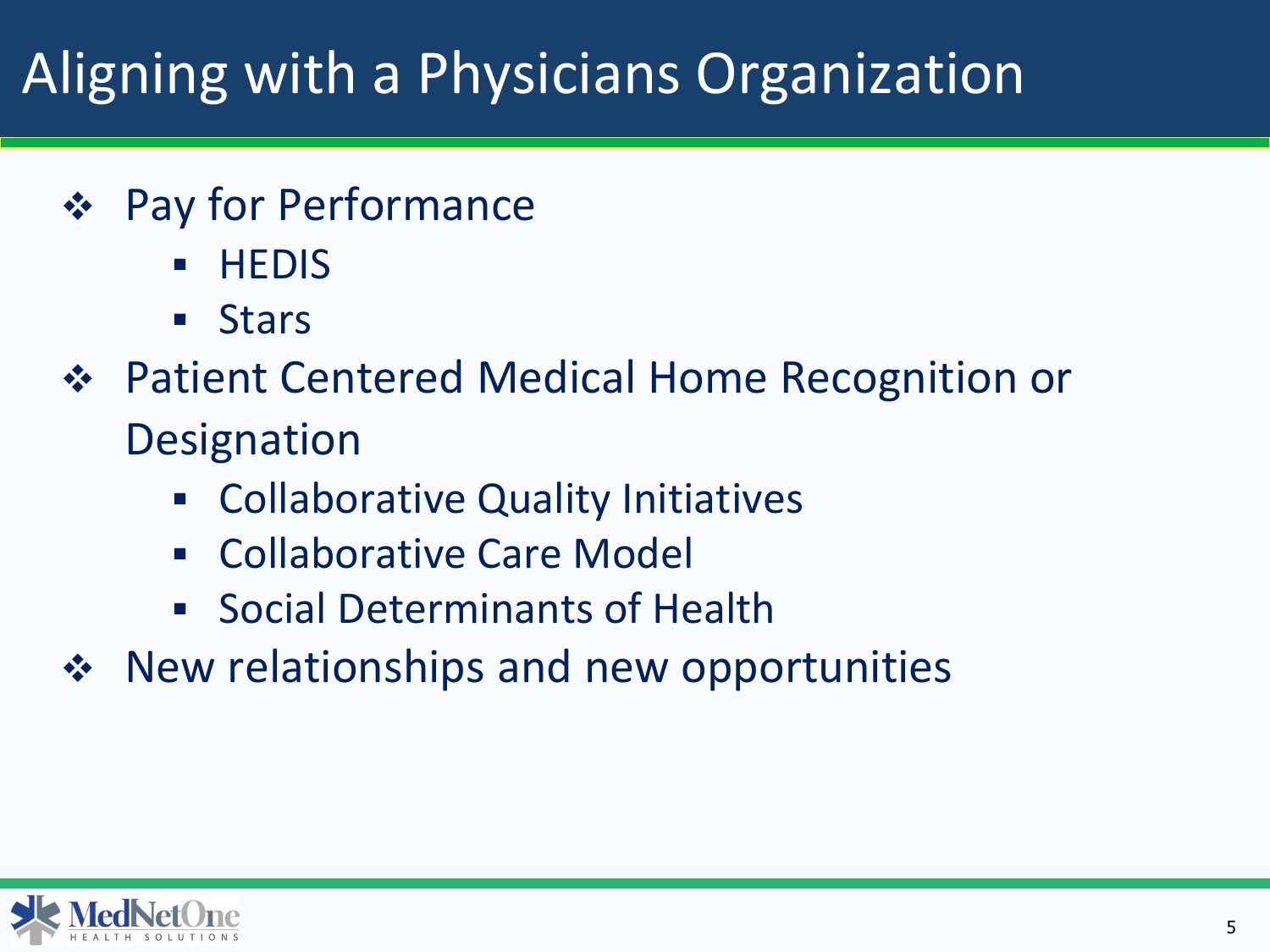### Pay for Performance -  $P_4P$

- ❖ PCMH Recognition or Designation not required
- ❖ Incentives support improving efficiency, quality and value of health care
- $\div$  P<sub>4</sub>P Programs initiated by managed care organizations
	- Process Measures
	- **Process and Outcome Measures**
	- Outcome Measure
	- **Patient Experience of Care**
- Upside and downside risks; penalties can be imposed

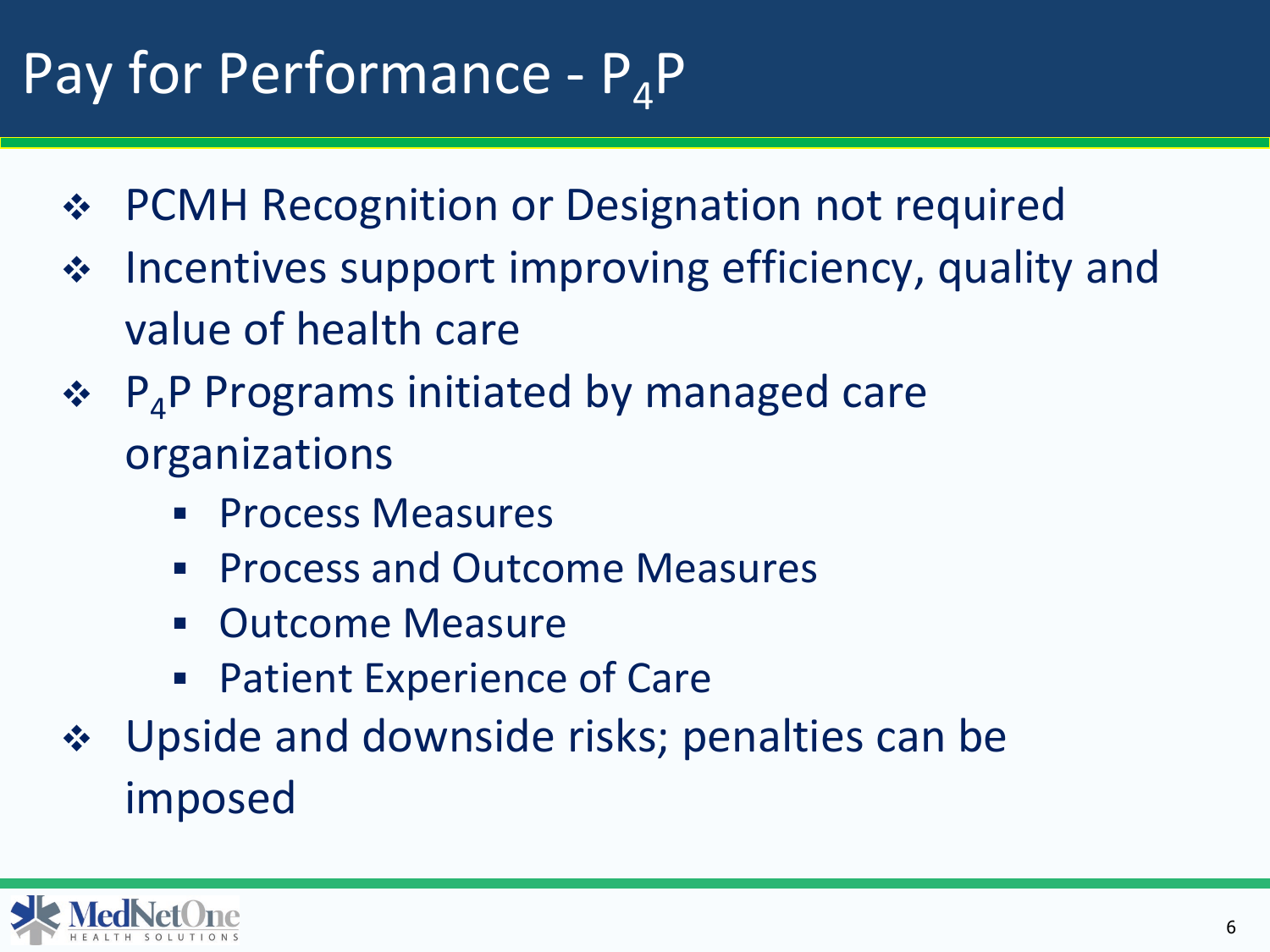### PCMH Recognition or Designation: Glide Path to Financial Opportunities

- Care delivery model in which a patient's treatment is coordinated through a primary care physician
- Comprised of initiatives or concepts that promote high quality team-based care including selfmanagement support, extended office hours, specialist referrals, test tracking and addressing social needs
- ◆ Michigan payers support the PCMH recognition and designation through various funding models

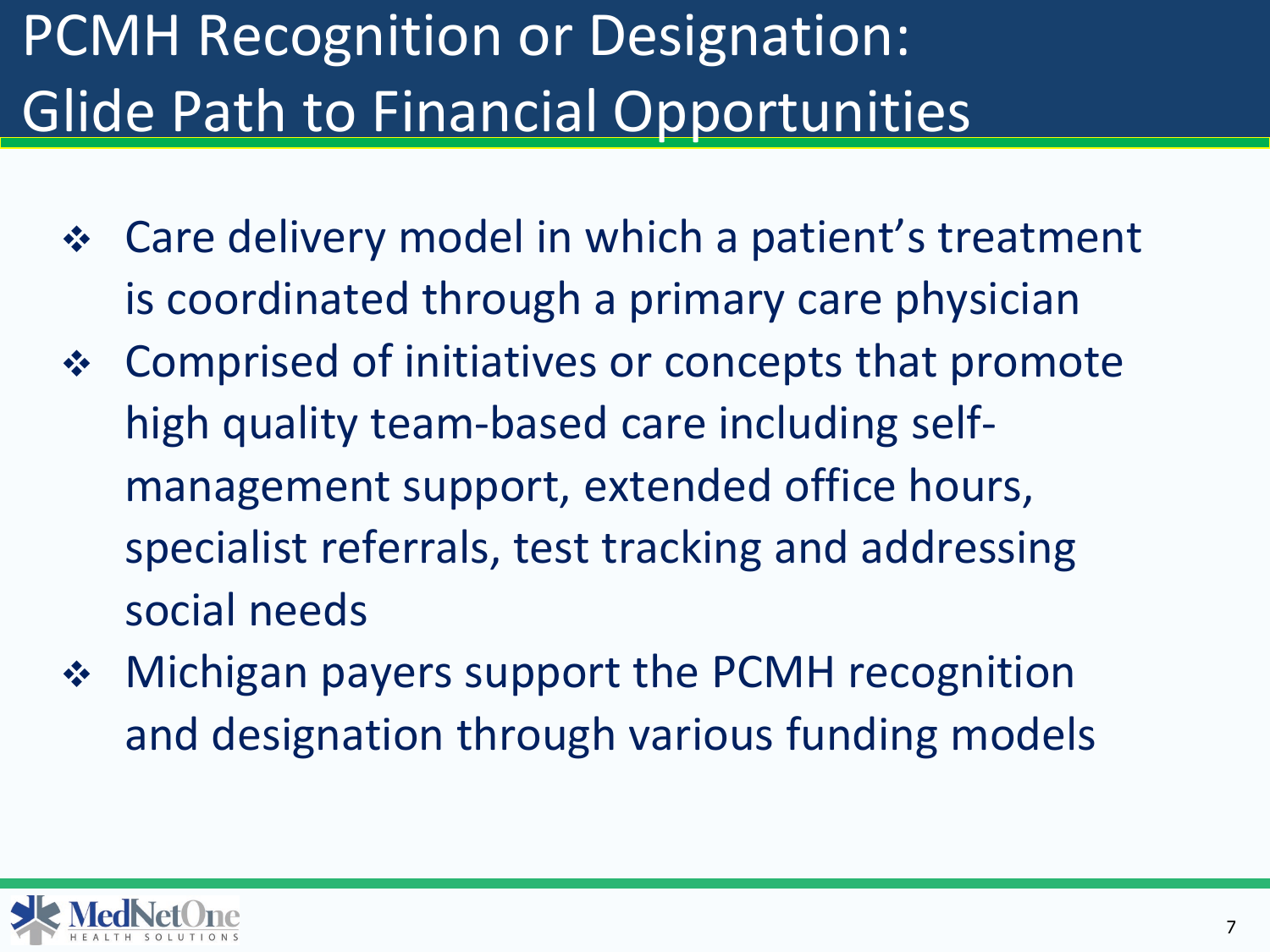#### Collaborative Care Model (CoCM)

- $\div$  Behavioral health problems such as depression, anxiety, alcohol or substance abuse are among the most common and disabling health conditions worldwide
- ❖ Integrated care programs try to address behavioral health problems by providing both medical and mental health care in primary care

aims.uw.edu

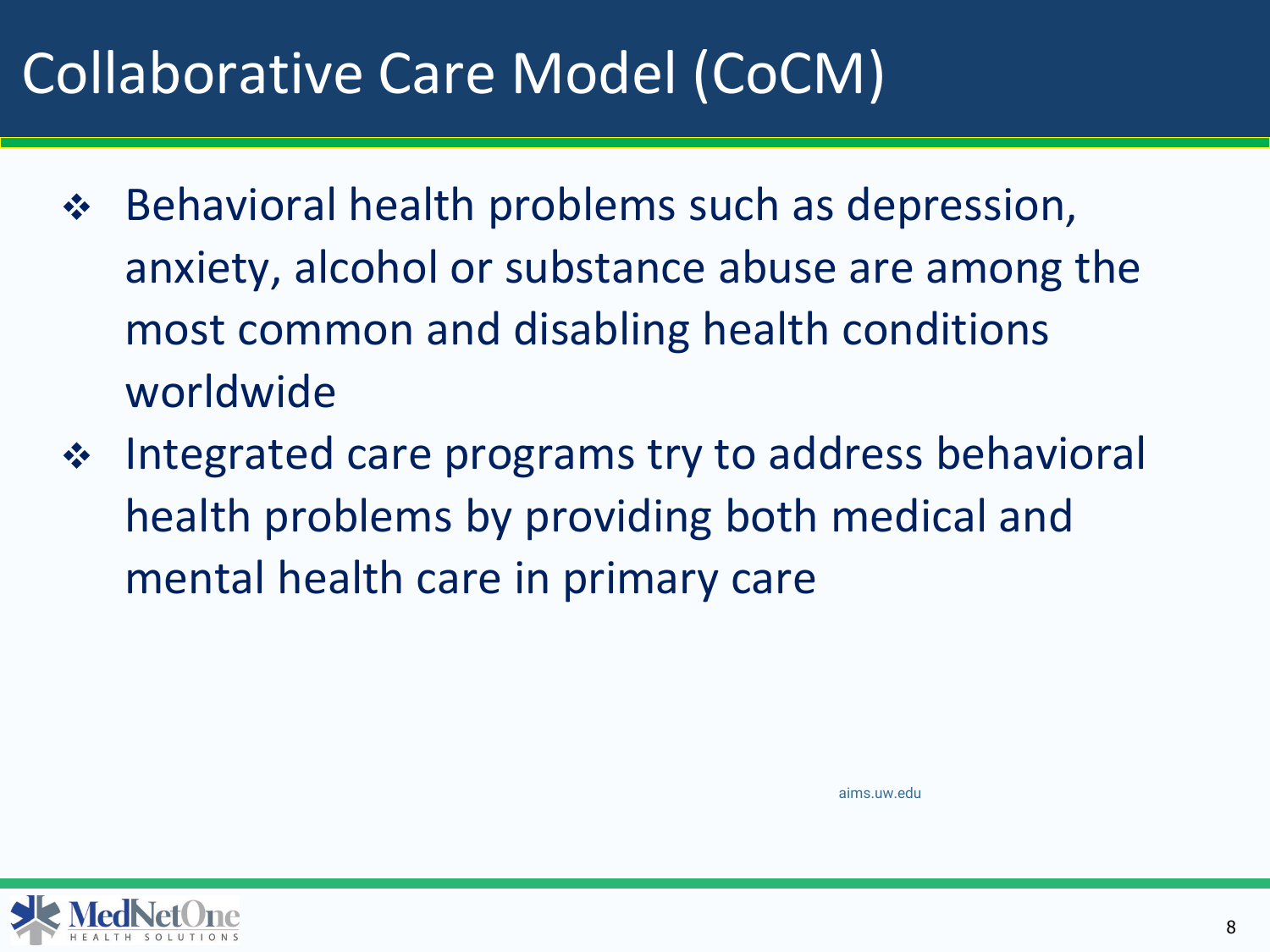#### Collaborative Care Model (CoCM)

- Collaborative Care focuses on a defined patient population tracked in a registry, measurementbased practice and treatment to target
- ◆ Michigan payer community supports CoCM through various incentives

aims.uw.edu

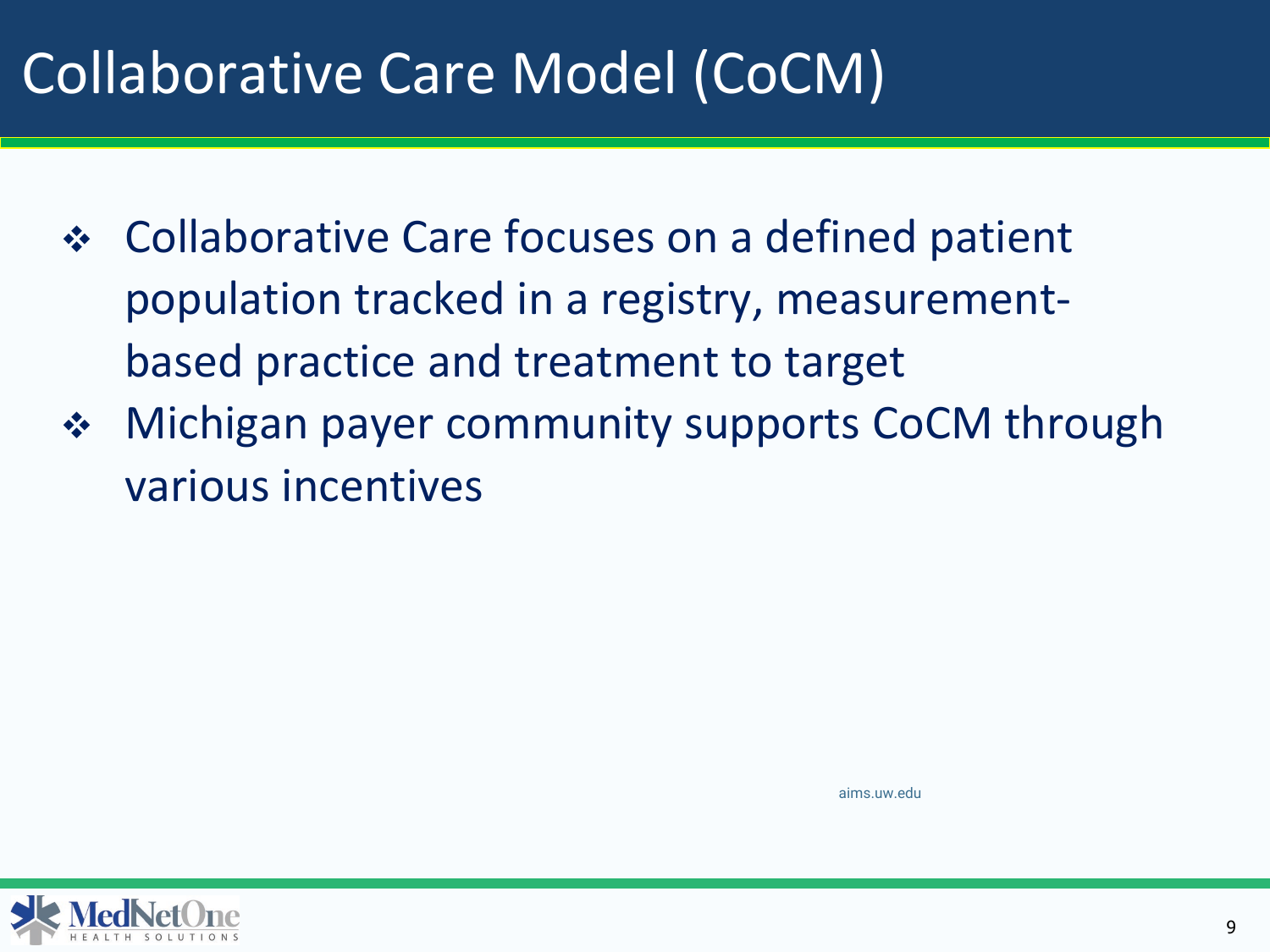#### Collaborative Quality Improvement Initiatives

- ◆ Address most common and costly areas of surgical and medical care in Michigan
- ◆ Hospitals and physicians collect, share and analyze data on patient risk factors, processes of care and outcomes of care
- ❖ Participants design and implement changes to improve patient care
- ◆ Best practices are shared
- **❖** Two Michigan payers support the numerous initiatives through various incentives

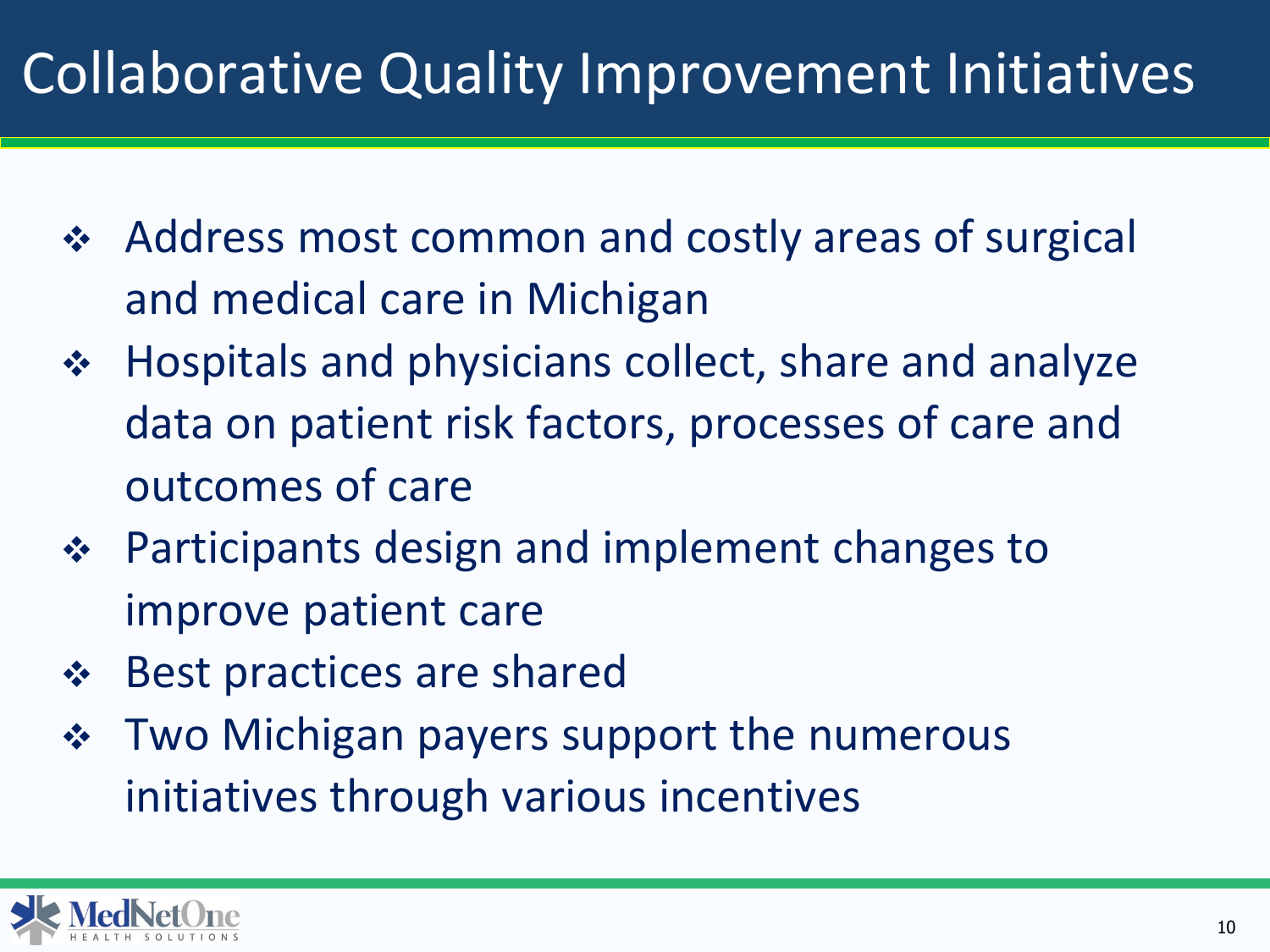#### Michigan Back Collaborative (MIBAC)

- ◆ Statewide, provider-led collaborative focuses on better care for low back pain
- **❖** Engage Primary Care Physicians
- **❖** Education
- **❖** Monitoring
- ❖ Best practices are shared
- ❖ Incentive for participation
- ◆ PCPs who meet requirements receive 2% VBR
- **\*** Two Michigan payers support the initiative through various incentives

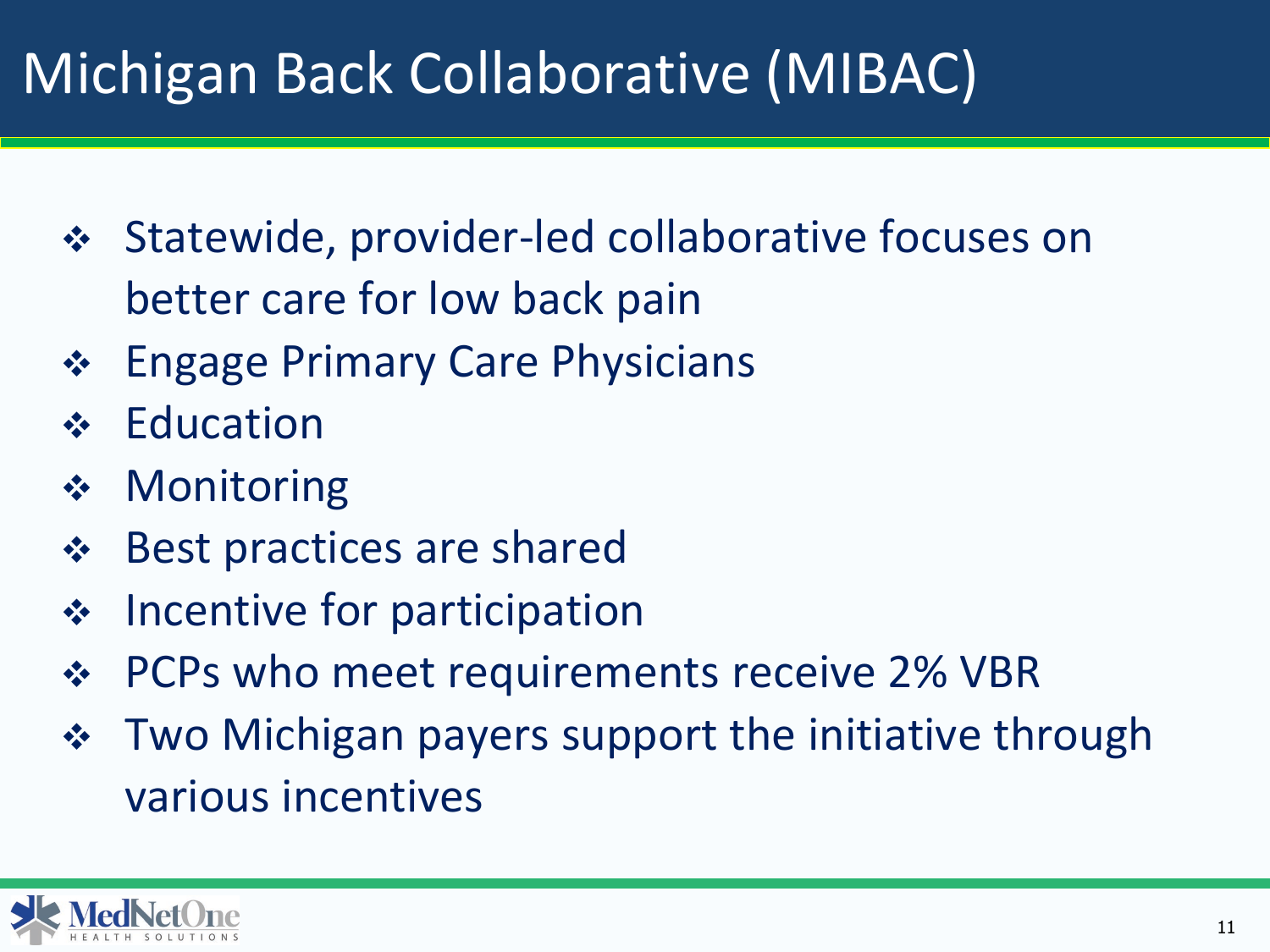### Michigan Collaborative for Type 2 Diabetes (MCT2D)

- Focus to prevent, show and reverse the progress of Type 2 Diabetes
- Expand access to continuous glucose monitoring
- ❖ 760 participating primary care physicians
- $\div$  Incentive for participation
- PCPs who meet the requirements receive a 5% VBR
- $\div$  Two Michigan payers support the initiative through various incentives

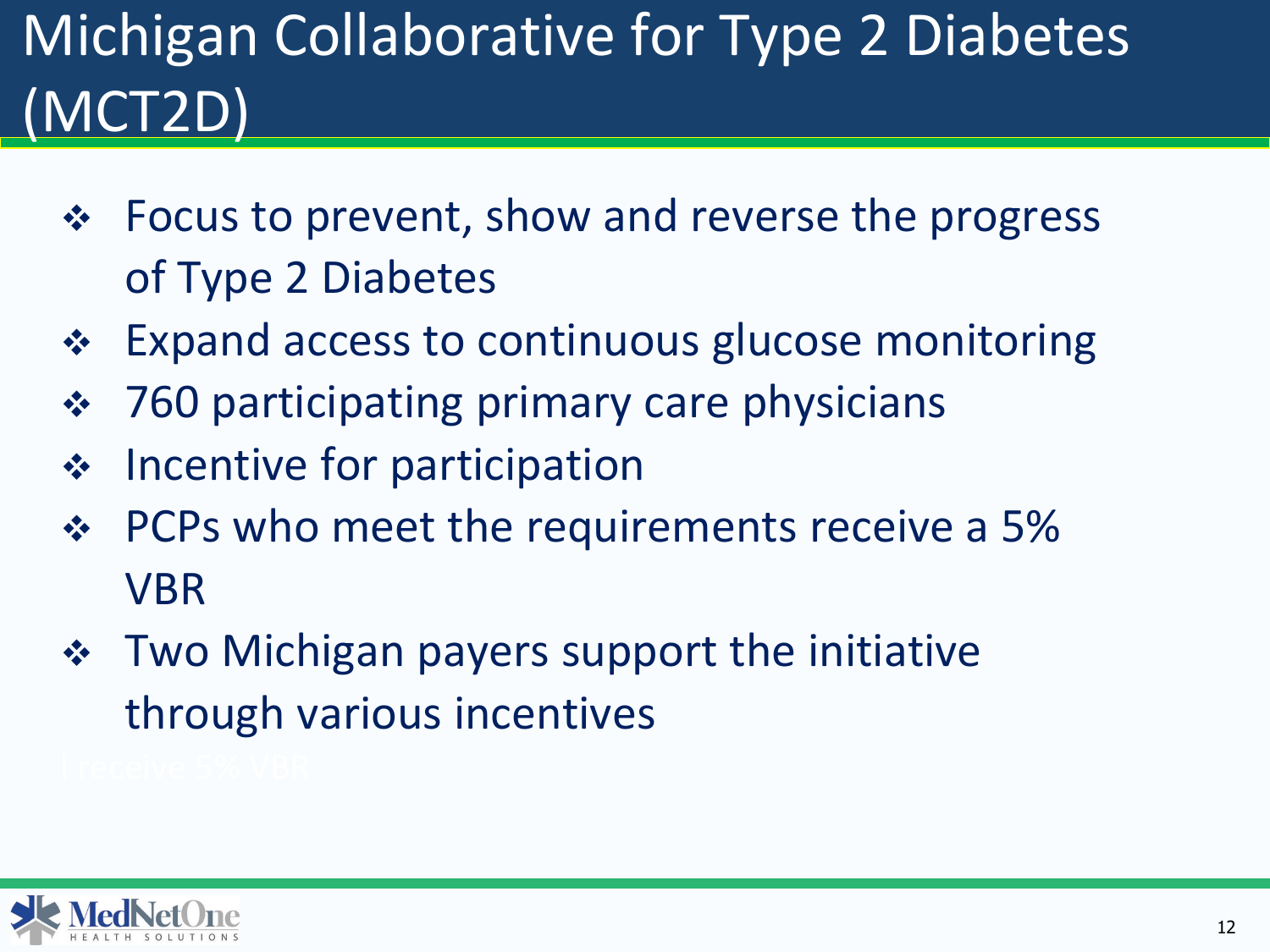### Suicide Prevention (MIMIND)

- Engages psychiatrists, psychologists, and primary care physicians to improve suicide prevention across Michigan
- ◆ Implementation of system-specific suicide prevention elements
- **❖** Organizational phase
- $\div$  Incentive for participation
- ◆ PCPs who meet requirements receive a VBR
- ◆ Two Michigan payers support the initiative through various incentives

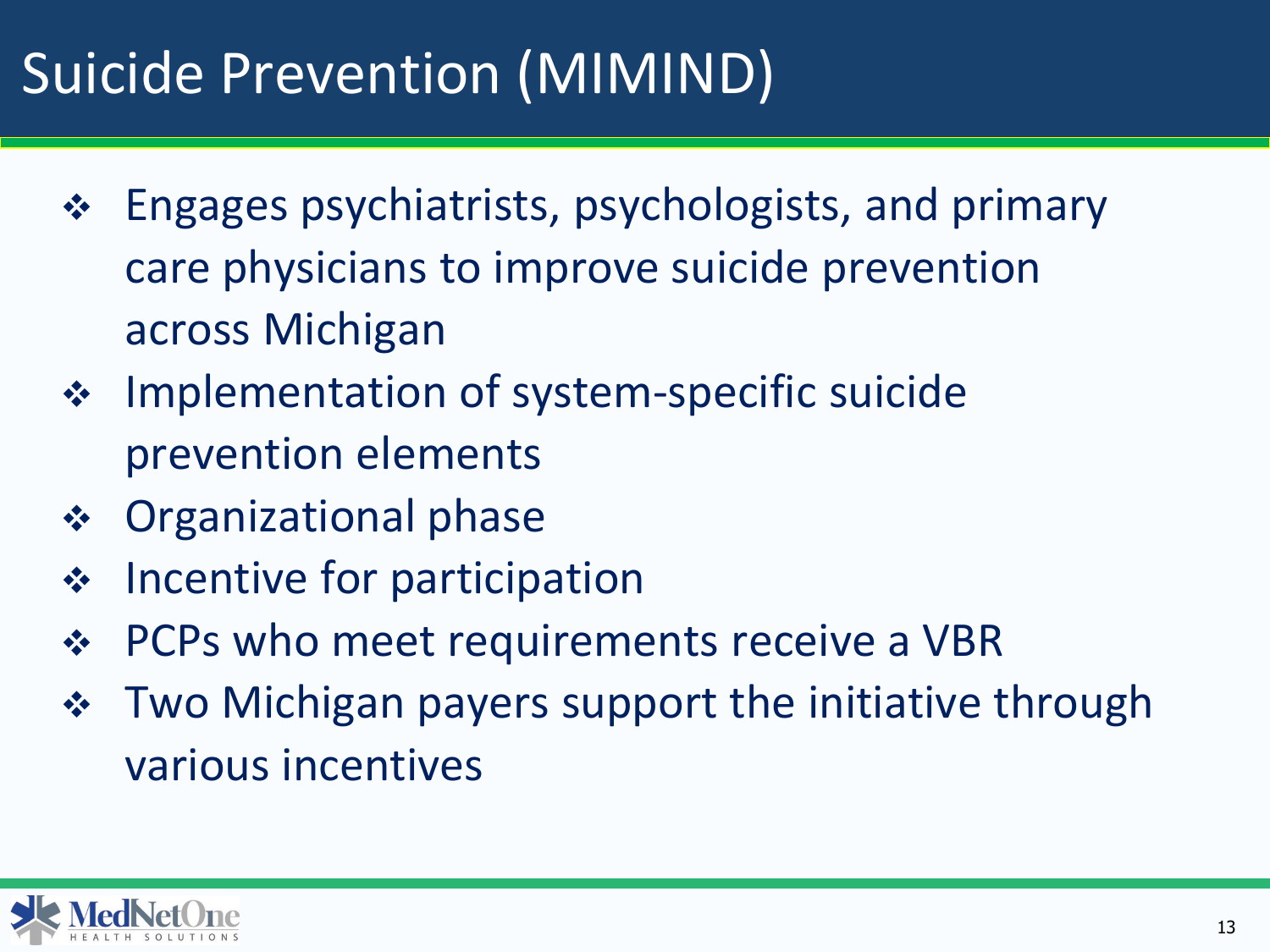#### Provider-Based Incentives for SDOH

- ◆ Rooted in State Innovation Model (SIM)initiative
- ◆ Community Health Innovation Regions (CHIR)
- Utilize an approved survey instrument
- ◆ Screen, collect and act on SDOH information collected
- Utilize and submit appropriate "Z" codes
- ◆ Michigan payers support the initiative through various incentives

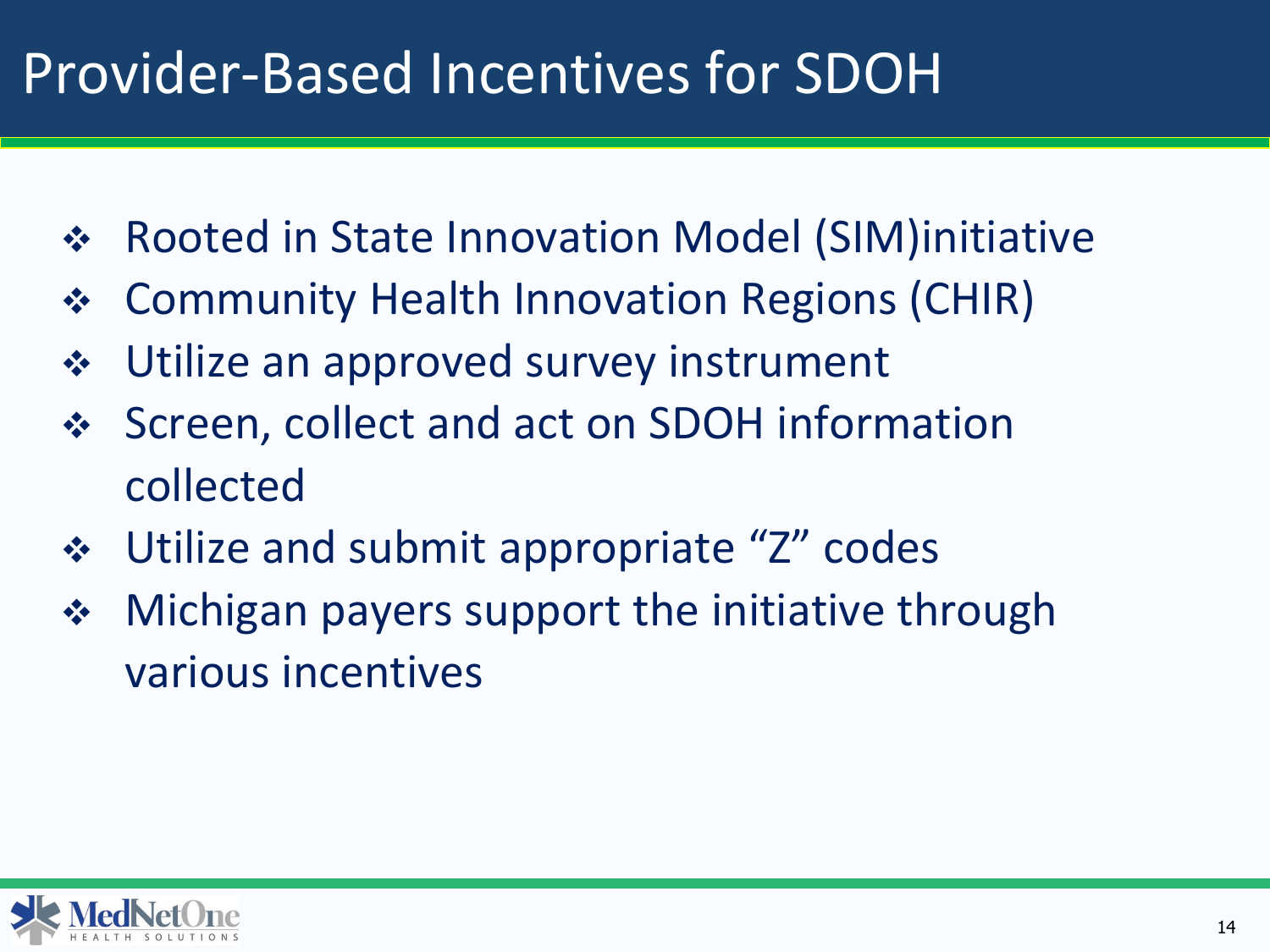#### A Primary Care Practice's Team

- Physician
- $\div$  APP
- Pharmacist
- ❖ Nurse
- **❖** Dietitian
- Social Worker
- ❖ Medical Assistant
- **❖ Community Health Worker**
- Front Desk/Scheduler

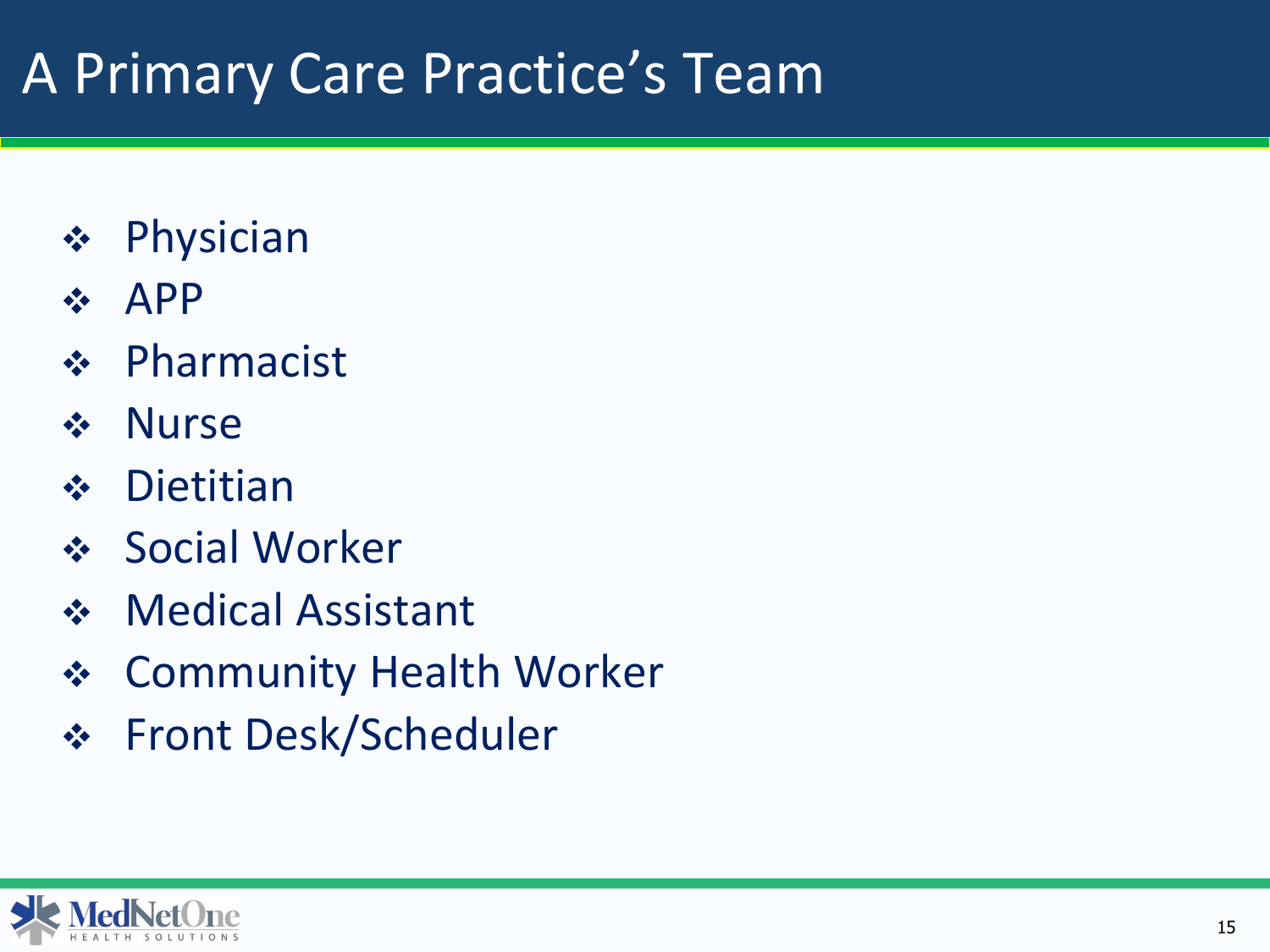#### The Coder: A New Care Team Member

- $\div$  Transforms the diagnosis and treatment provided into an appropriate numeric or alpha numeric code
- **❖** Liaison between the healthcare team and billing activities
- Proper procedure (CPT/HCPCS) and diagnosis (ICD-10) coding critical
	- **Appropriate payment**
	- Proper compliance with the law

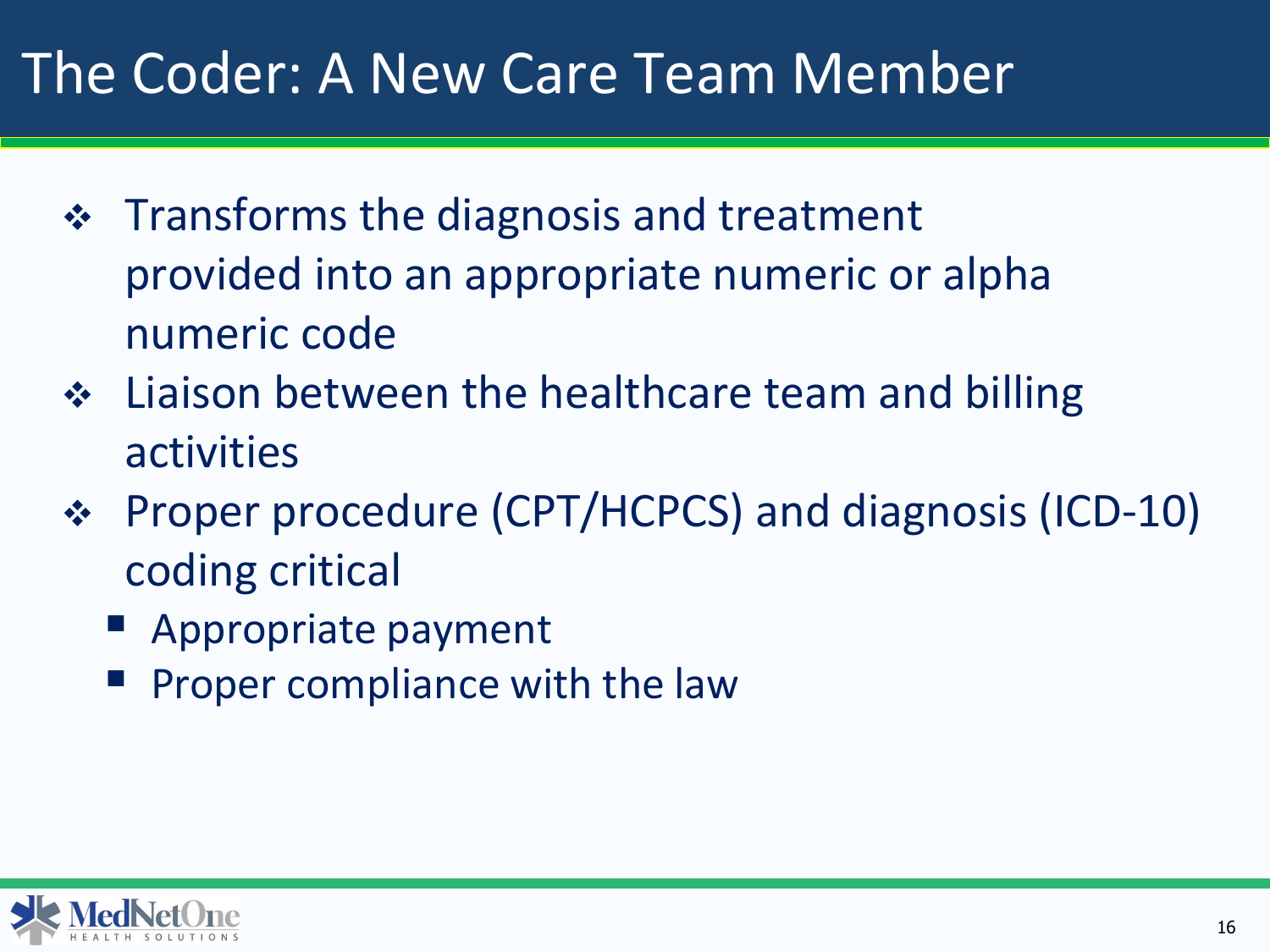#### Explain Coding

- ◆ Health care coding: Pull out billable information from the health care documentation
- ◆ Health care billing: Identify codes to create claims to be sent to payer or patient
- ❖ Health care coding and billing overlap to create the spine of the practice's revenue

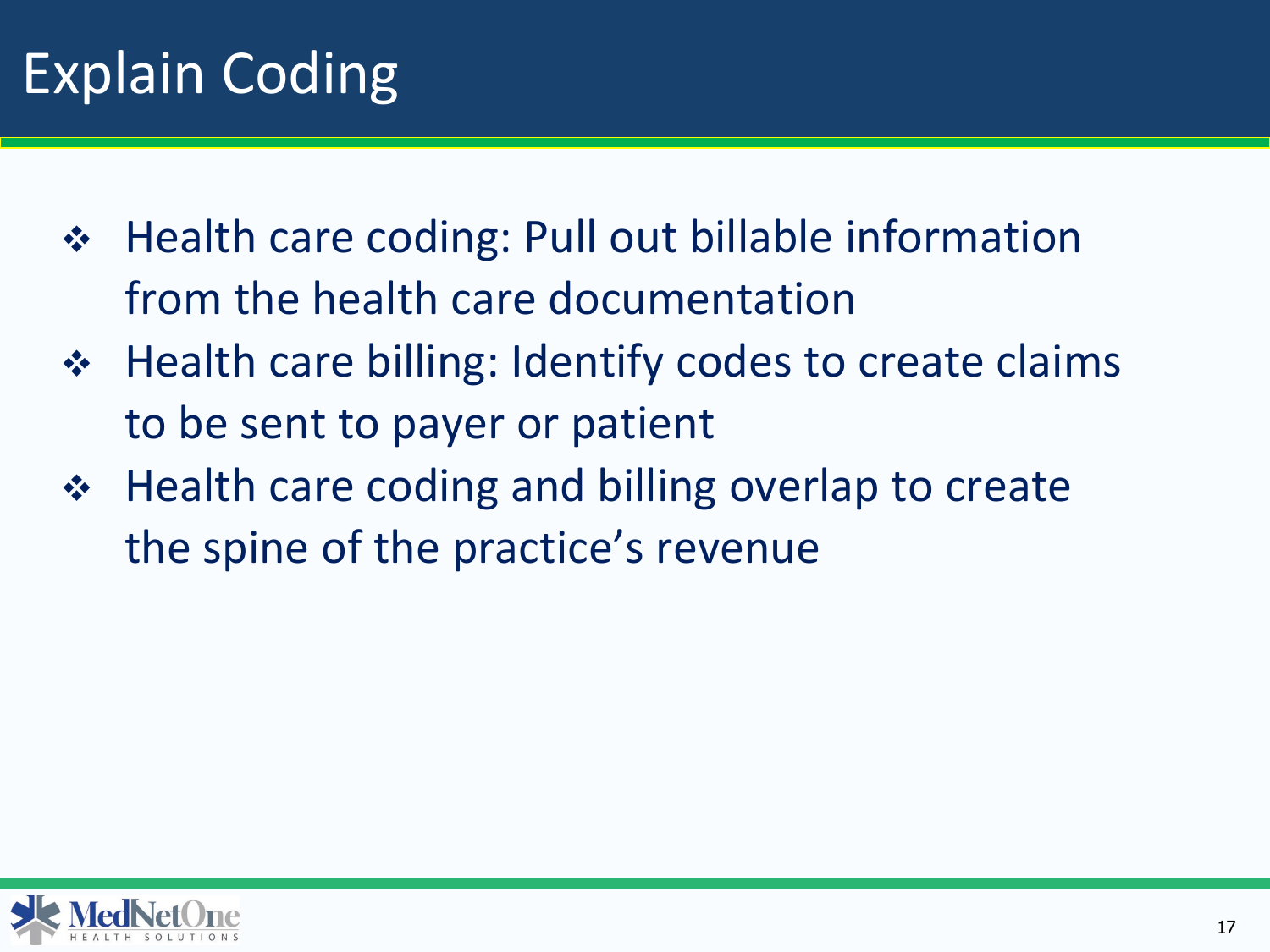#### What We Know About Coders and Billers

- \* Rely on accurate documentation
- ◆ Identify and assess the codes that will be used for the encounter
- ◆ Monitor lag time of charge entry
- ◆ Review claims submitted
- Assess payments and denials
- Ensure electronic remittance information is current
- **Ensure posting is done in a timely fashion**
- **❖** Monitors aged trial balances

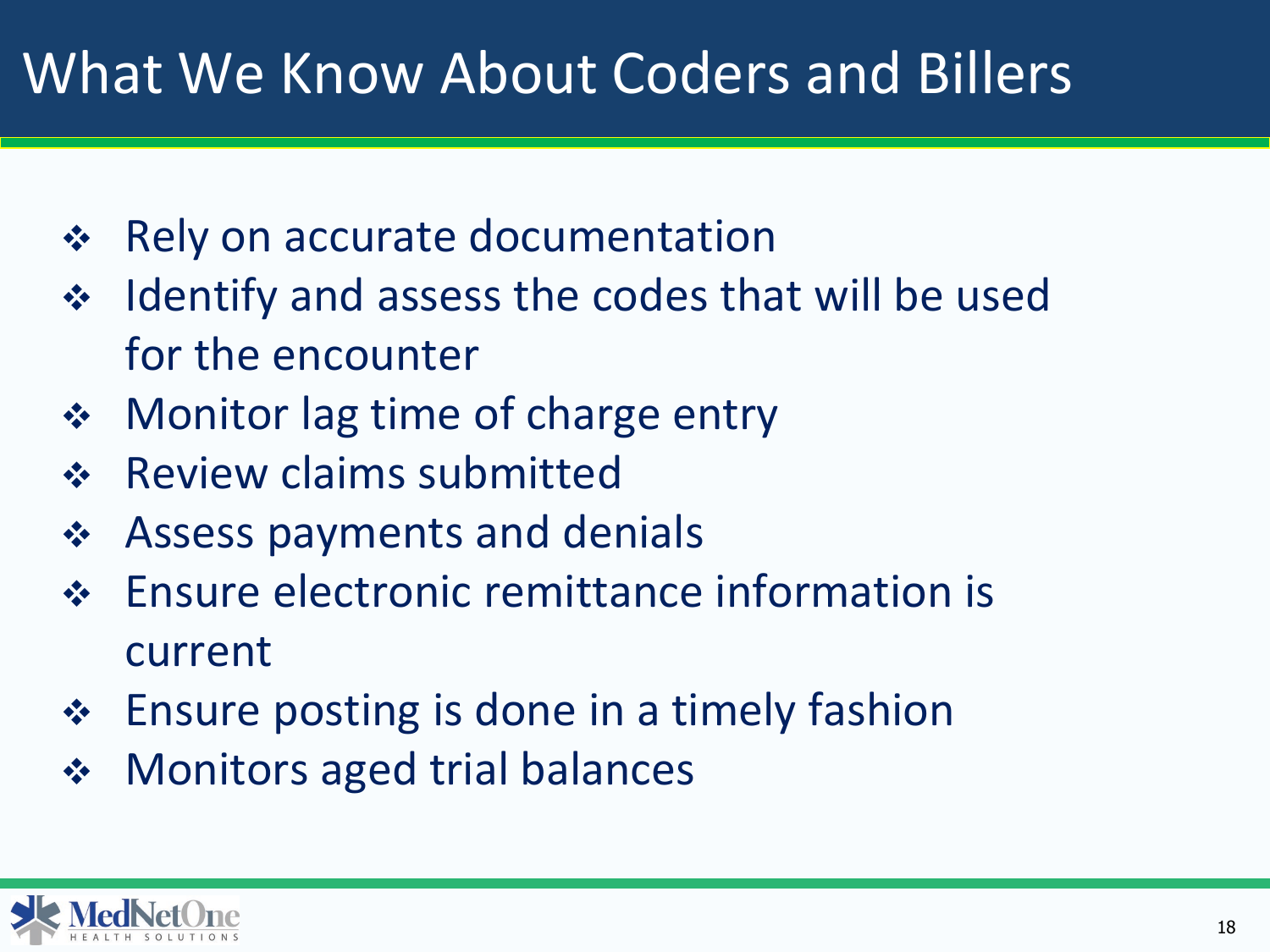#### Questions for the Entire Care Team

- ◆ Do all the care team members understand the significance of the CPT, ICD-10 and payer developed codes?
- ◆ Do care team members engage in chart reviews?
- ◆ What is the purpose of a chart review?
- Do the care team members have a vested interest in coding correctly or is it "not my problem?"

Coding & Compliance Initiatives, Inc.

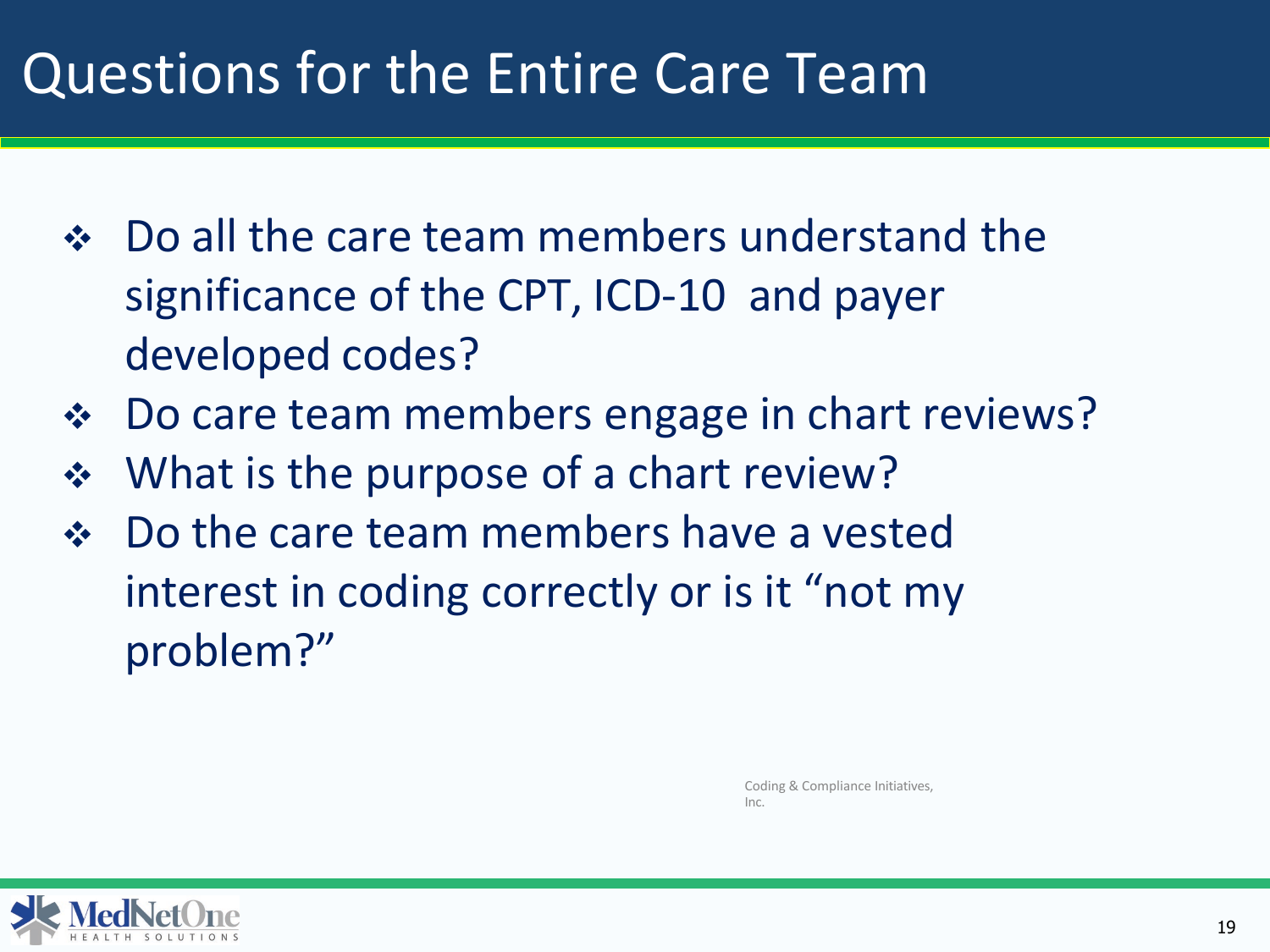### Billing and Coding Accuracy: Who Is Accountable

- Physician
- $\div$  APP
- Coder and or the Biller
- Other Care Team Member

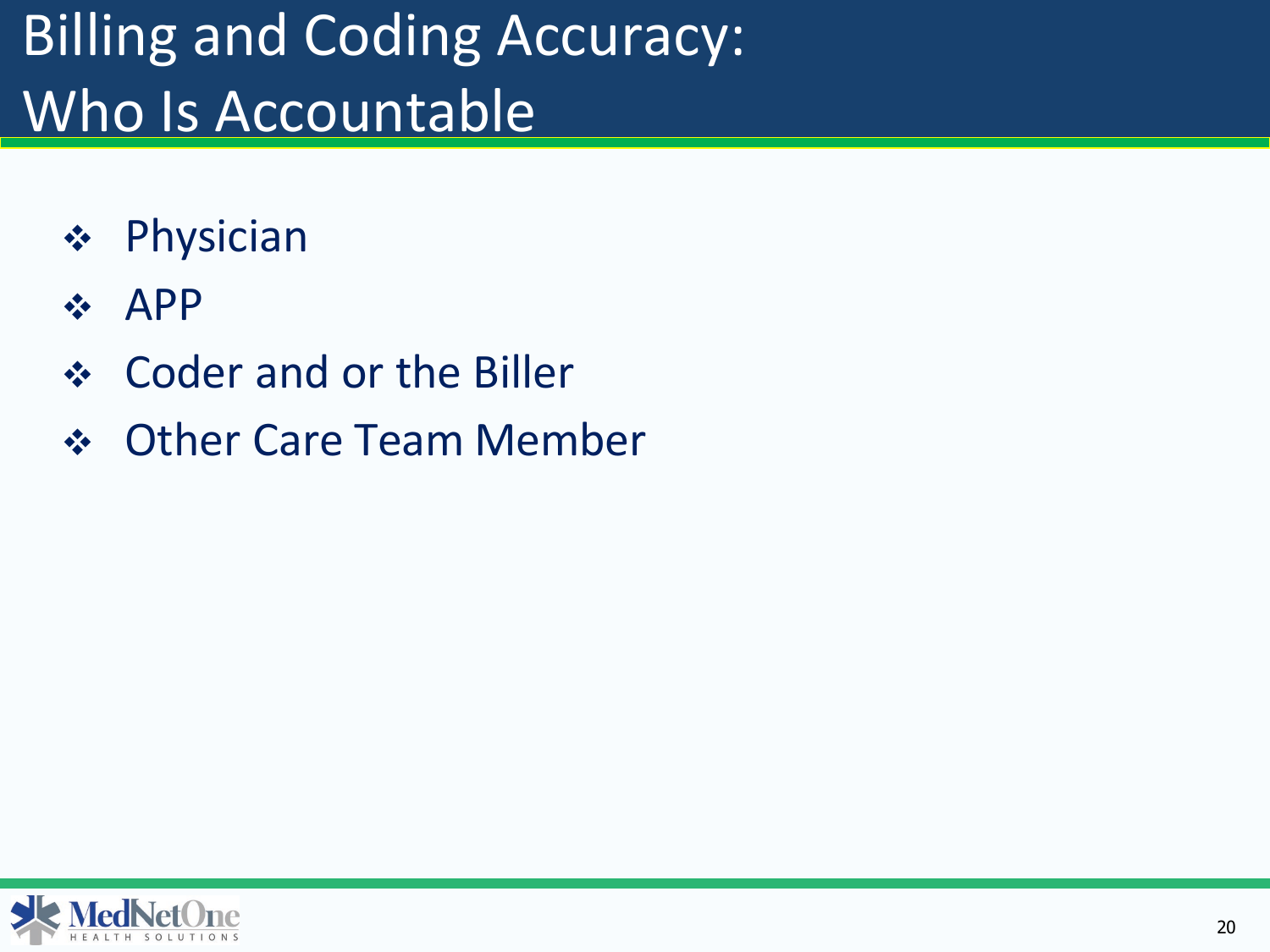#### Why Code?

- Provide evidence for health care services rendered
- Track potential public health threats (such as COVID-19, influenza, lead poisoning, etc.)
- ◆ Measure quality of care
- Evaluate utilization of resources
- Exchange health data with other organizations including government agencies
- ◆ Drive program sustainability through accurate coding capture and billing
- Reimbursement

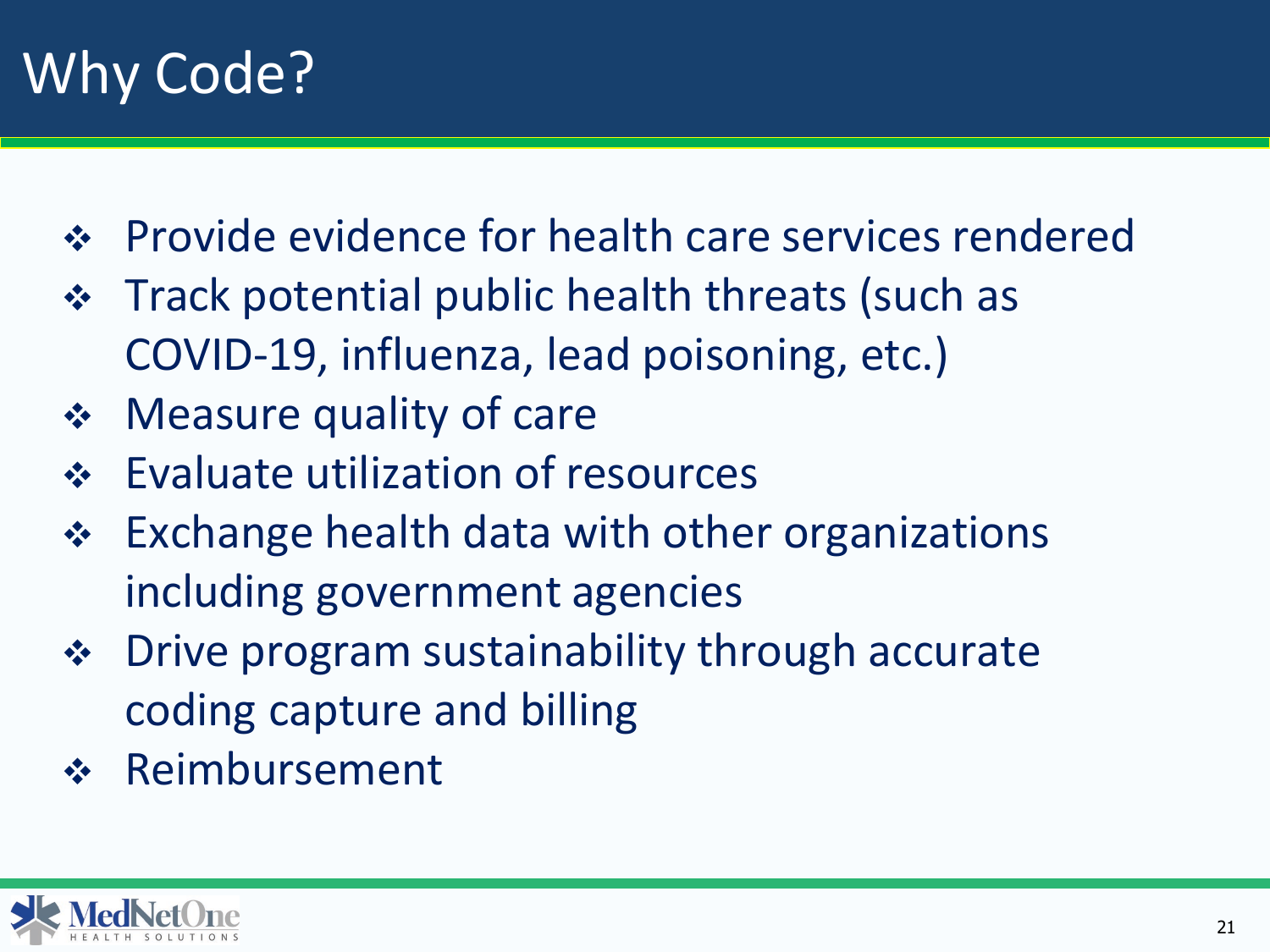### Annual Evaluation and Management Code **Changes**

- Ensure practice coder/biller reviews changes in codes
	- $\blacksquare$  CPT®
	- **HCPS**
	- $\blacksquare$  ICD-10
- **❖ 2021 major changes in E/M office services** 
	- Level of the medical decision making as defined for each service
	- Total time for E/M services performed on date of encounter
- \* Refer to the CMS Table of Risk from Documentation Guidelines

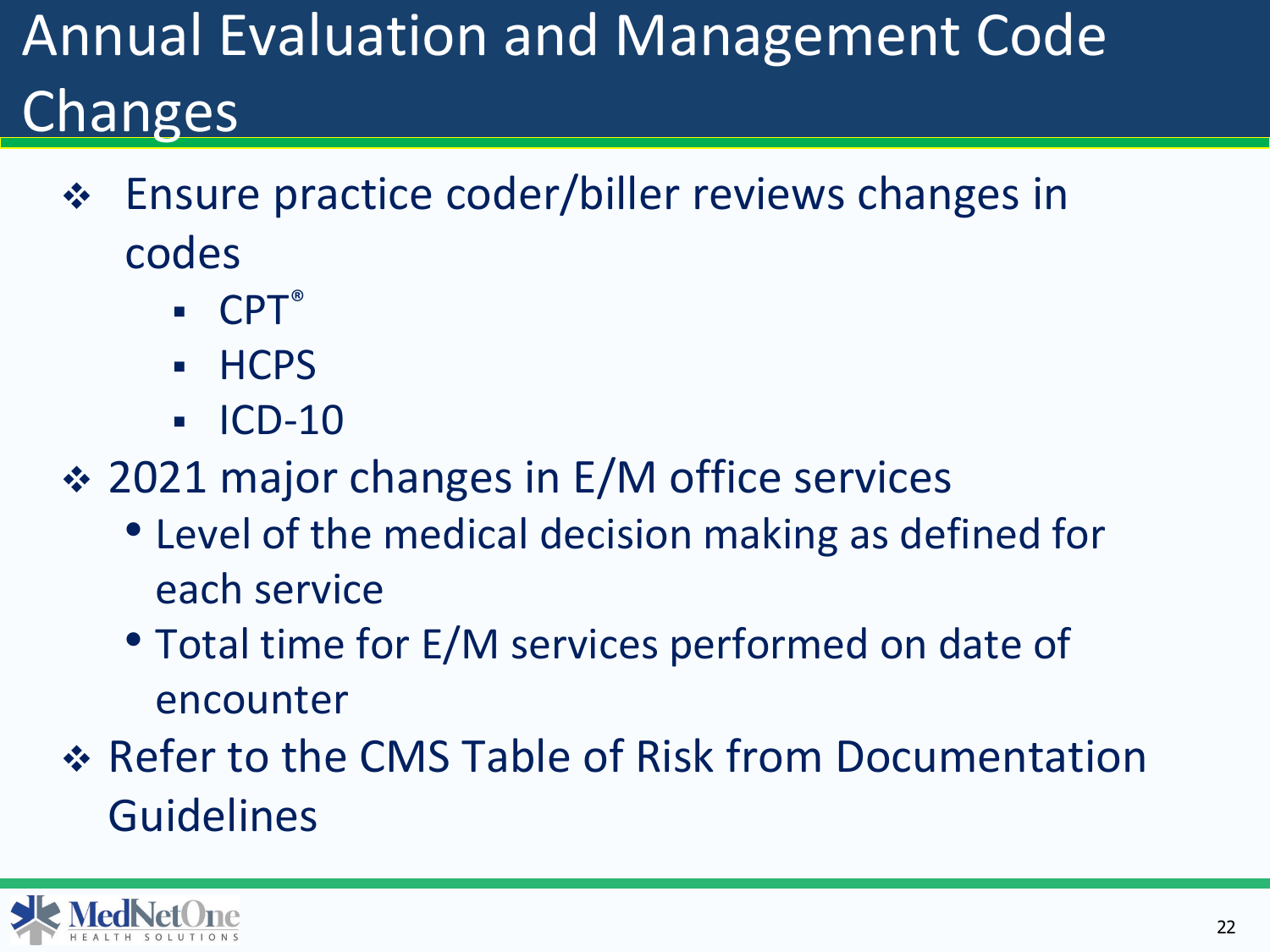- **Exercise Prepare ☆** Review chart to prepare
- **❖ Obtain and review other components**
- ◆ Discuss patient status with members of the care team including other QHP
- Monitor and record the amount of time used on care coordination non-face-to-face activities
- ◆ Perform examination of patient
- **❖ Counseling and education**
- Ordering medication, tests and/or procedures

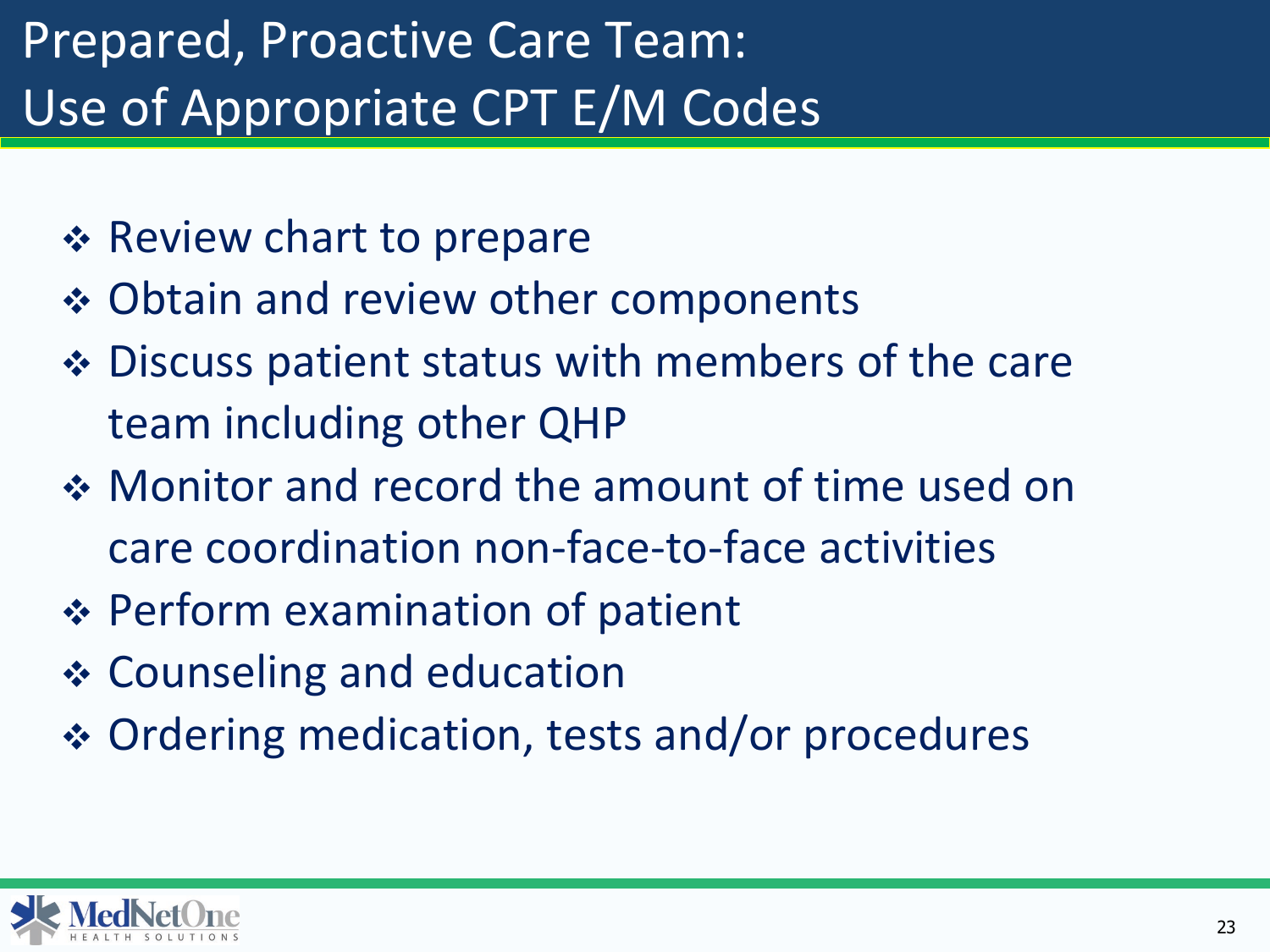#### Five Tips To Take Home

- 1. What physicians' organization am I affiliated with?
- 2. What CQI initiatives is my physicians' organization engage in?
- 3. What should I know about value-based reimbursement (VBR)? What should I know about risk?
- 4. How does my care team enhance my practice's revenue?
- 5. How often do I review the CPT and ICD-10 codes used in my practice? When was the last time I reviewed them?

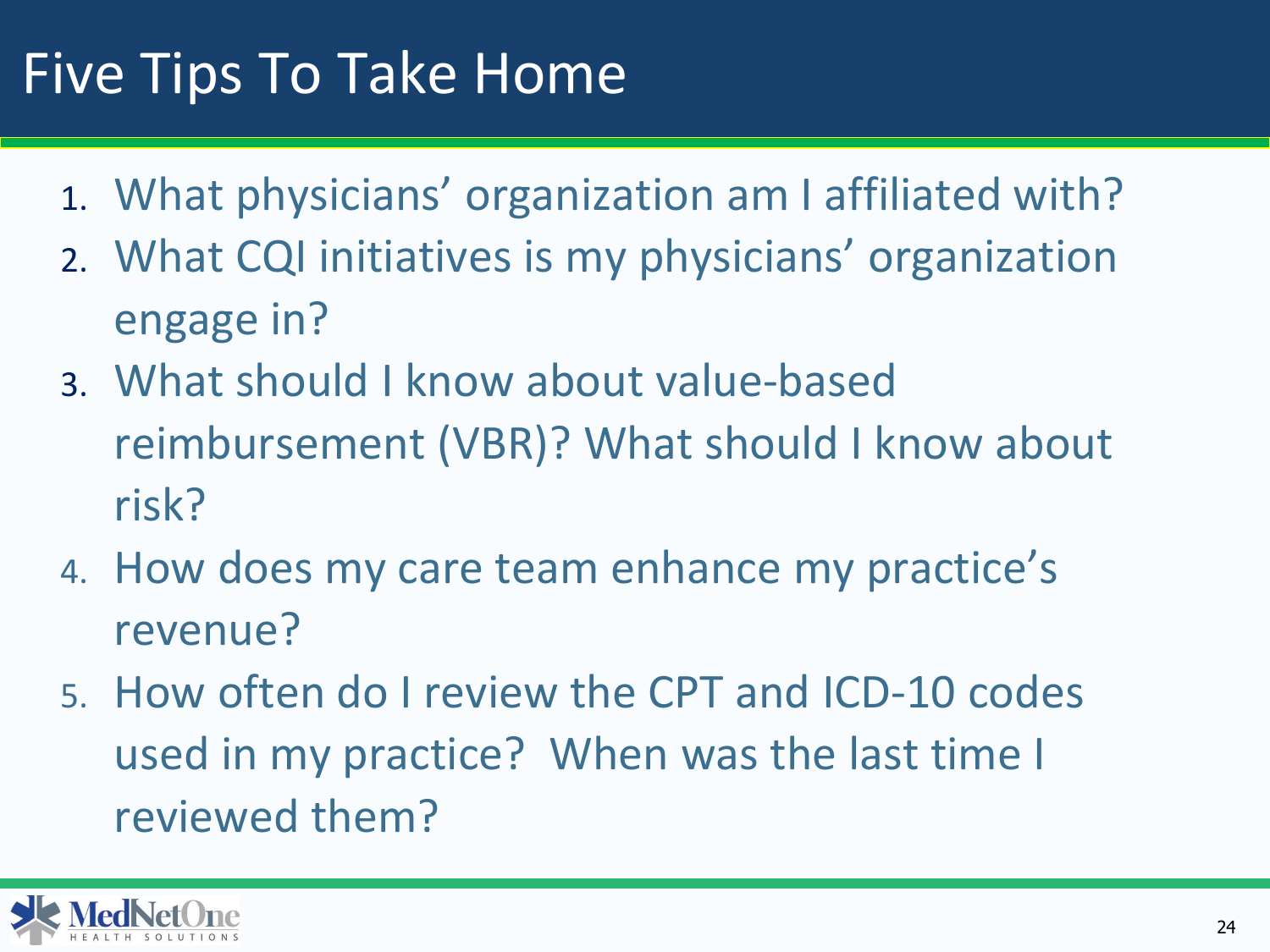#### Reviewing Today's Learning Objectives

- **❖** Discuss three funding opportunities available to primary care physicians
- **❖ Explain recent changes in the Evaluation and** Management Codes
- ◆ Describe the benefits of pairing a coder with the physician and care team
- $\cdot$  Identify five billing tips to maximize profit